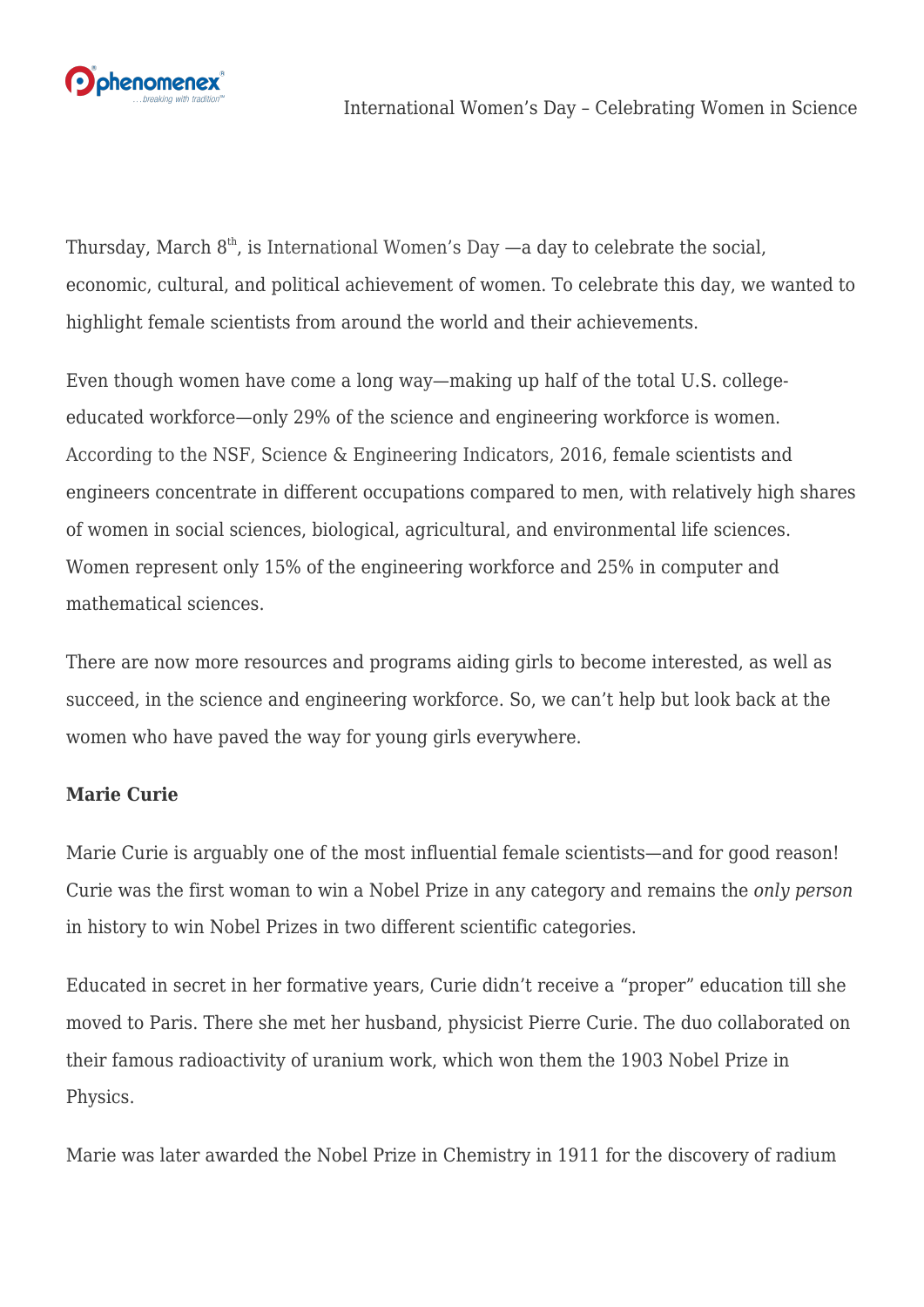

and polonium.

## **Irène Joliot-Curie**

Daughter of the famous Marie and Pierre Curie, Irène followed in her parents' footsteps working with her husband to artificially create new radioactive elements. The couple was jointly awarded the Nobel Prize in Chemistry in 1935.

## **Rosalind Franklin**

One of Franklin's most significant contributions to science was using a technique called xray crystallography to take the very first picture of DNA. This advancement helped resolve the 3-D structure of DNA in 1953, which was one of the biggest mysteries in biology at the time.

Not only did she help the world of science, but helped refugees during WWII who were fleeing the Nazis. Since she was an exceptionally bright student, she had earned several scholarships, but instead of attending school, she passed the money along to the Jewish refugees to help them survive.

## **Jocelyn Bell Burnell**

While at the University of Cambridge in 1967, Bell was conducting her graduate work with a radio telescope. One-day, Burnell noticed an anomaly in the signal—discovering the first pulsar, a neutron star that spins incredibly fast. This discovery won the Nobel Prize in Physics in 1974, however Burnell was not recognized. Her contributions were vastly overlooked and her advisor and a colleague were praised.

Burnell didn't let this stop her from continuing to make great strides throughout her career.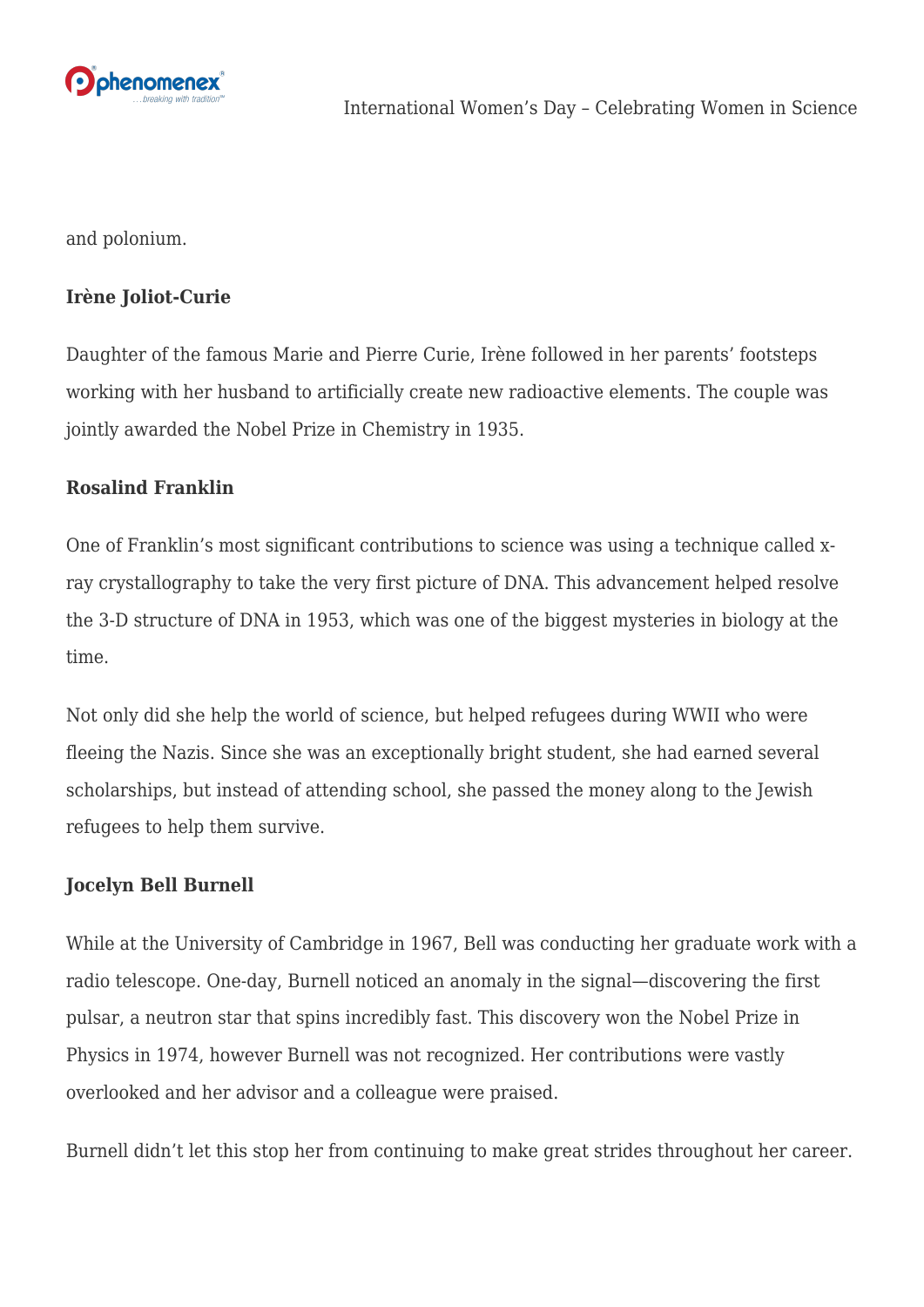

### **Ada Lovelace**

Showing talent for math and science at an early age, Lovelace was able to receive one of the best educations a girl of the early  $19<sup>th</sup>$  century could get.

This allowed her to work with inventor Charles Babbage, who was designing a machine capable of making calculations on its own. She offered insight into making the machine better, by enabling it to process equations that were quite complex.

Her contribution is widely regarded as the first computer program. Her legacy lives on today with [Ada Lovelace Day \(ALD\),](https://findingada.com/) a day to celebrate her story and encourage girls to pursue STEM fields. This year's ALD will take place October  $9<sup>th</sup>$ , 2018.

#### **Lise Meitner**

Since girls were not allowed to receive formal education in Vienna, Meitner received private tutoring. However, that didn't stop her from becoming the first woman to receive a Ph.D. from the University of Vienna.

She went on to work unpaid for the famous physicist, Max Planck. Even though she didn't make any money, the experience allowed her to go on to become the first female physics professor in Germany. Sadly, the rise of the Nazi party forced her to leave her job and immigrate to the Netherlands.

The Nobel Prize in Chemistry went to her longtime collaborator, Otto Hahn in 1944, while her large contributions to the work were overlooked. However, Meitner's scientific contributions were finally immortalized with element 109—Meitnerium, which was discovered and named after her death.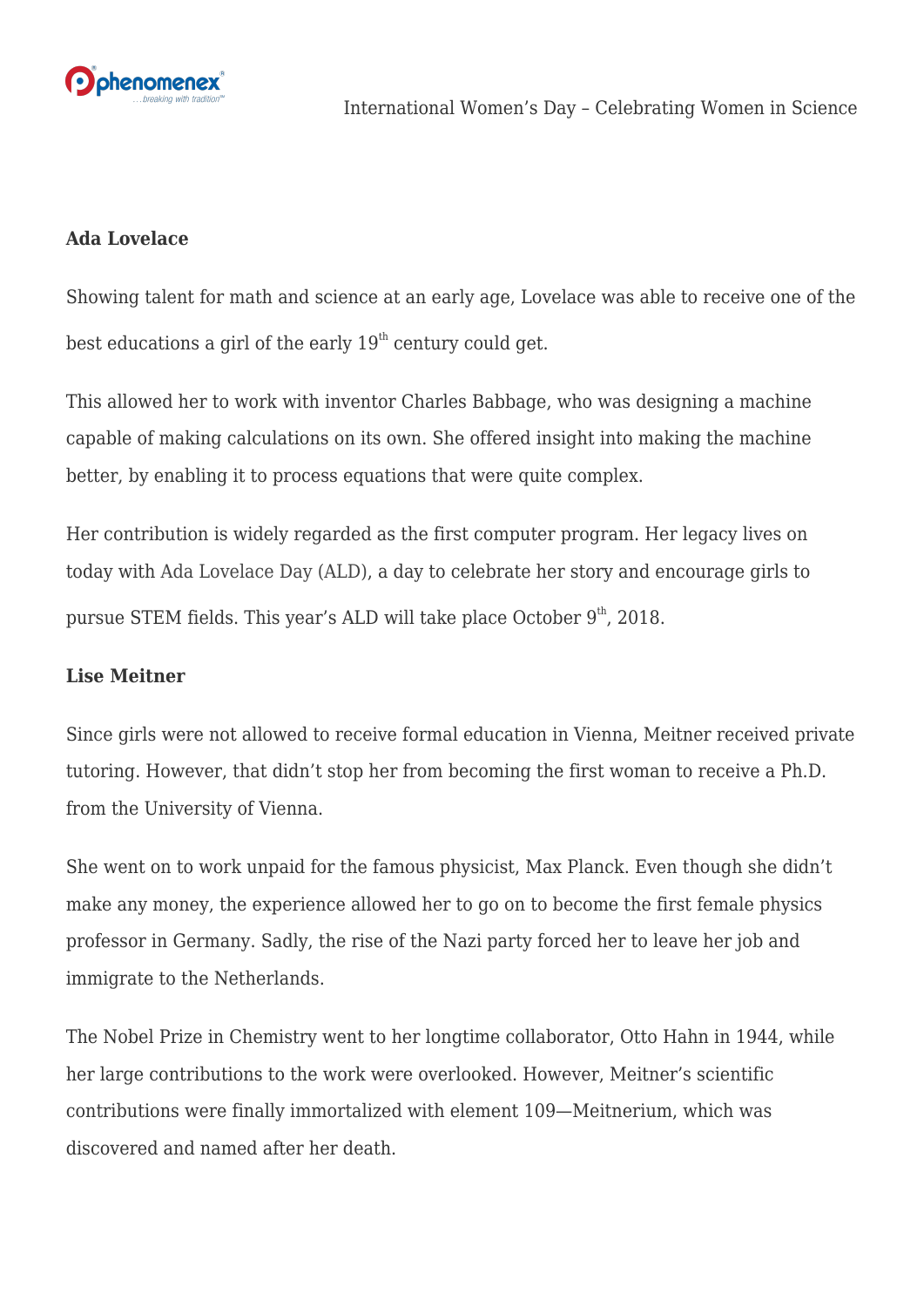

### **Rita Levi-Montalcini**

Rita's father did not approve of women getting an education, however, she went on to earn a medical degree from the University of Turin Medical School despite his wishes.

After not being able to find medical research work due to anti-Jewish laws dictated by Benito Mussolini, However, Rita kept pushing forward in pursuing her dreams. She continued her research throughout WWII from a lab she built in her bedroom until she immigrated to the U.S. in the 1950s to a proper lab.

Rita went on to discover Nerve Growth Factor, a protein-like molecule that grows and maintains neuron health in the brain. This work earned her the Nobel Prize in 1986. Rita died in 2012 at the age of 103, leaving behind an extraordinary legacy.

#### **Barbara McClintock**

Barbara McClintock pursued an education in botany and genetics at Cornell after the encouragement of her father.

McClintock went on to discover certain sequences of DNA that can change locations within the gene. When this happens, it can affect how the gene is expressed. They are often referred to as "jumping genes" or "transposable elements". While some of these mutations are harmless, others are responsible for diseases like breast cancer.

McClintock became the first woman in 1983 to be awarded an unshared Nobel Prize in Physiology or Medicine, a record she still holds today.